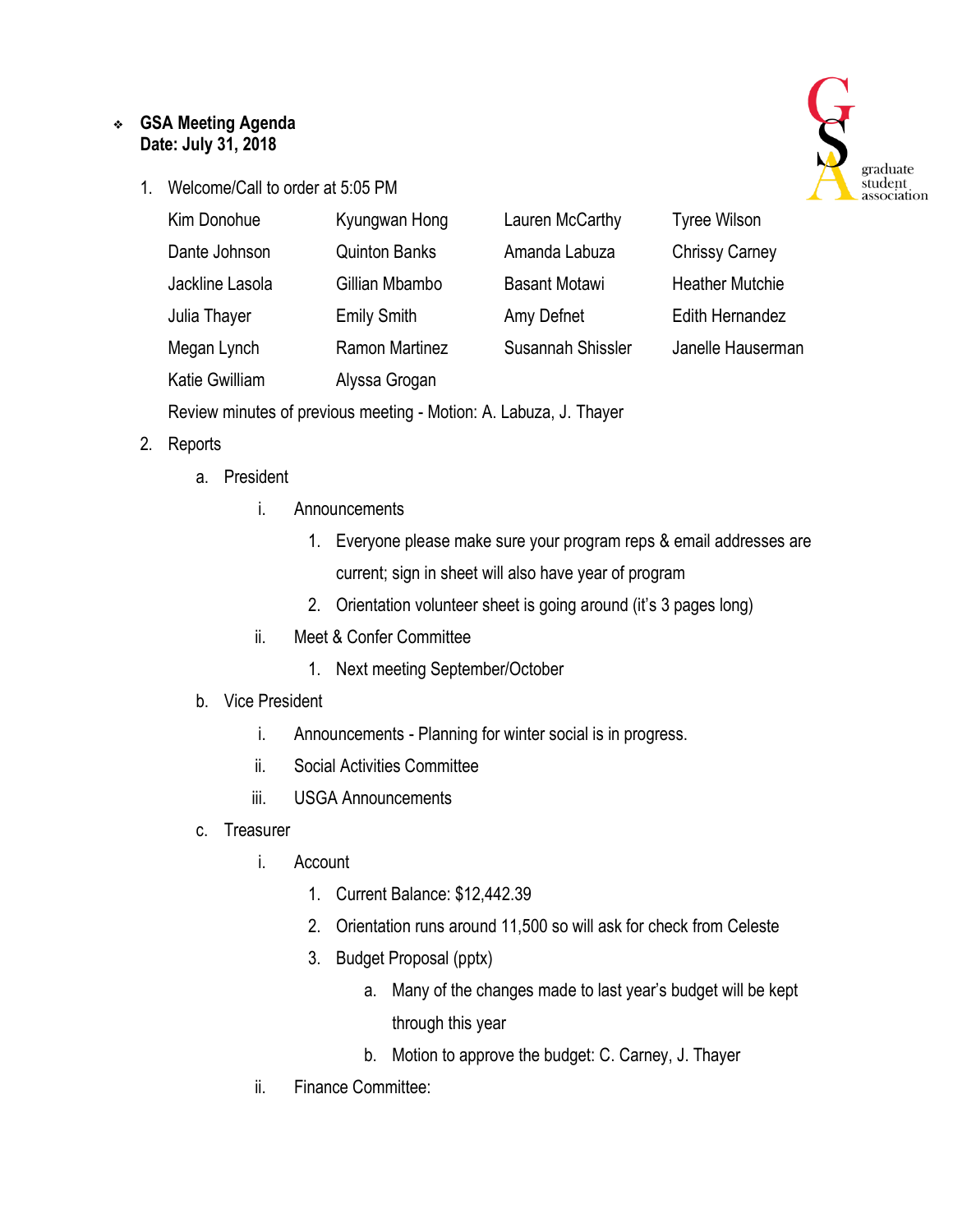- 1. 4th quarter travel awards have been graded and awards were given totaling \$948.78 which is under the budget of \$1500/quarter. Congratulations to Sarah, Kiwon, Rupa, Jordan, and Joel on their travel awards.
- iii. Student Group Funding:
	- 1. Budgeted for \$900/semester. Funding is on a reimbursement basis and all receipts must be handed over.
	- 2. Budget requests MUST be submitted 1 week prior to GSA meetings so they can be emailed out to the GSA body. The next due date is August 29th.

# d. Secretary

- i. Announcements
	- 1. We are updating the rep list for the 2018-19 year. Please let me know if you no longer plan on being a rep and/or if you have someone taking over for you for this upcoming year.
- e. Grad Council rep
	- i. Announcements
		- 1. Research Award applications are open until Aug 1st
	- ii. U of M grad council
		- 1. First meeting of the year coming up in Sept
	- iii. Professional Development Committee
- f. PR
- i. Announcements:
	- 1. Grad Gazette will be coming out this Friday, August 3rd.
	- 2. Email Katie if you are interested in writing for future issues
- ii. Communications Committee
- iii. Volunteer Committee
- g. Meyerhoff
	- i. No announcements
- h. NOVA
	- i. Went to spring grove over the summer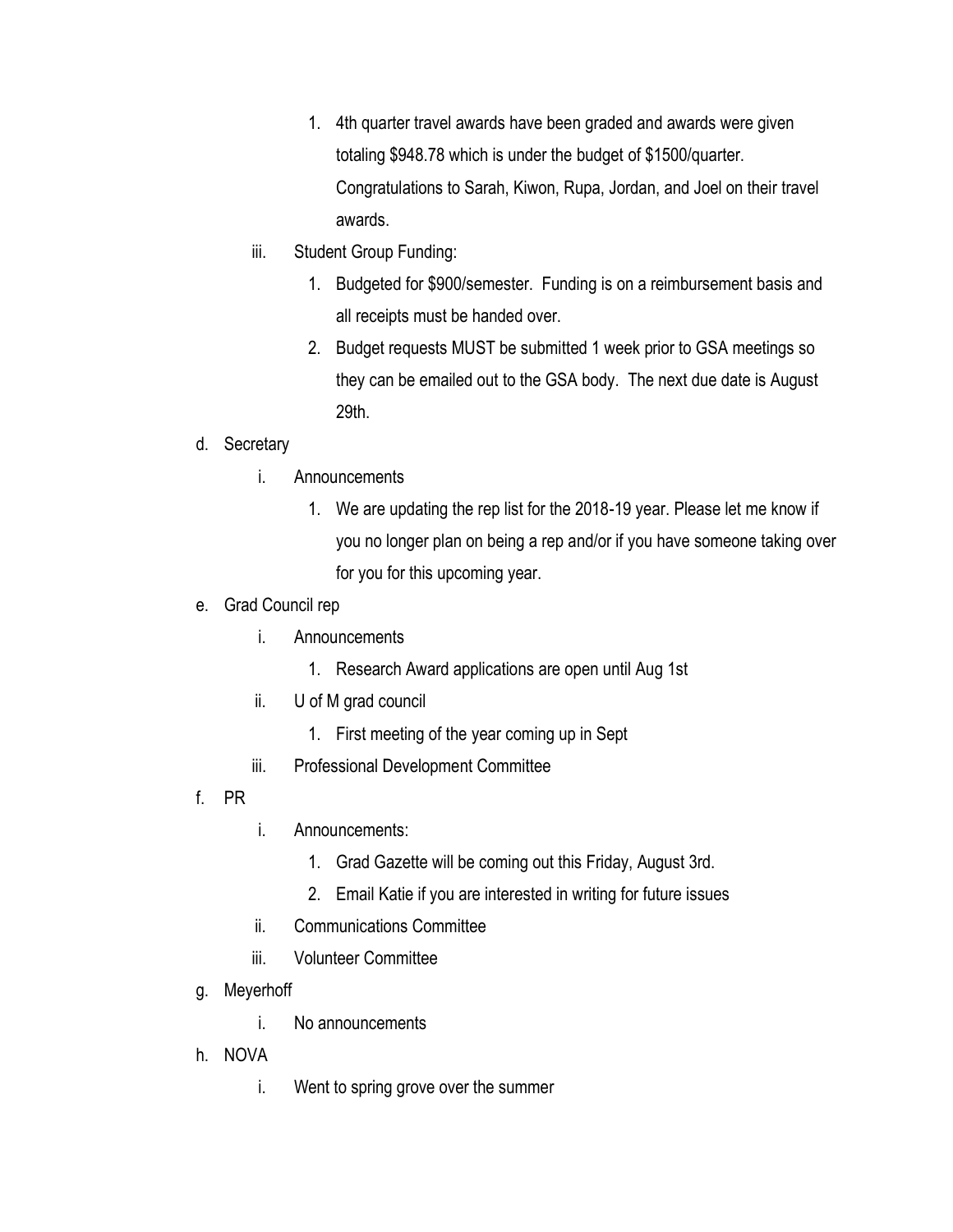- 3. Old Business:
	- a. GSA LOUNGE: moving to first floor of Lexington building. Graduate School offices will be moving as well in order to make room on the third floor of the campus center for counseling services. Renovations to the campus center will begin soon but will not impact our use of the building for orientation or the GRC. Their vision is that we begin to make more use of the northern part of campus and this will give the graduate school a more permanent space. Suggestions: conference tables for GSA meetings/studying, coffee pot, etc.
		- i. They want us to be involved in discussions with the architect and layout of the space. Please email me if you would like to help. (umb.gsa.president@gmail.com)
- 4. New Business:
	- a. ORIENTATION is coming up! We will need volunteers! See the sign-up sheet going around. Grad 101 panel will be ~2:30-4:00 on Wednesday. If you're interested please email me.
		- i. We are giving student groups tables during orientation lunch. Confirmed groups are: GSA, USGA, the GRID, PROMISE, CURE, PJS, NOVA
			- 1. If you know of a group that wants a table and has not already confirmed with me, have them email me.
		- ii. Crab feast will hold ~200 people (IMET 150 chairs plus renting 50). After programs buy tickets the leftovers will be on sale to students on Thursday for \$25/ guests \$35.
- 5. Upcoming Events:
	- a. Orientation August 22rd & 23th
		- i. Orientation Social MSTF Atrium, 4:30(?)-7:00PM, Wednesday Aug 22
		- ii. Crab Feast IMET, 6:00-10:00, Thursday Aug 23
		- iii. Big/Little Lunch MSTF Atrium, 12:00-1:00, Thursday Aug 23
- 6. Other Business/Announcements:
	- a. Get new younger students involved this year!

## **Date of next meeting: Sep 5, 2018**